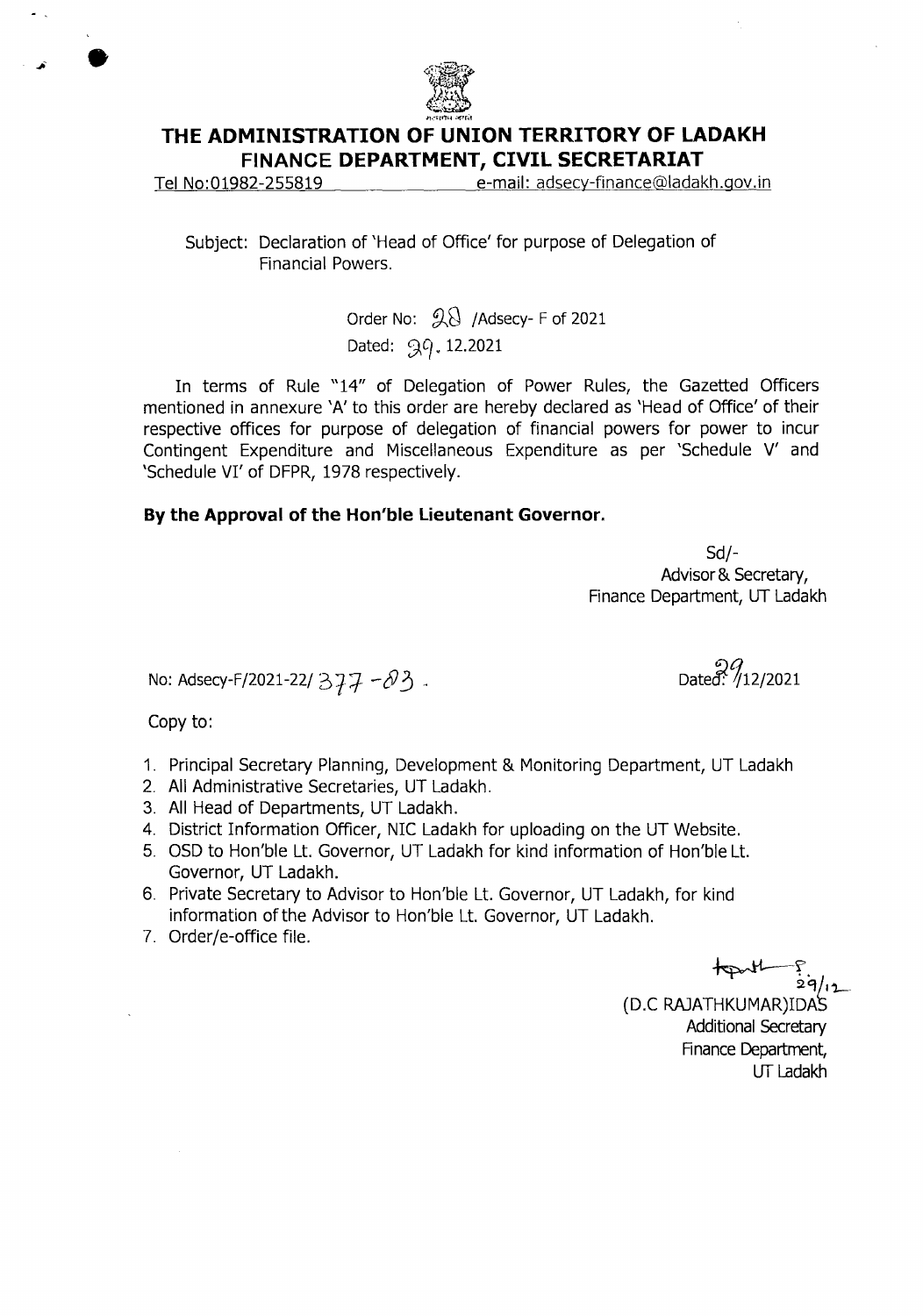# **Order No: <sup>2-8</sup> /Adsecy-F of 2021 Dated:**2-7 **/12/2021**

 $\tilde{\mathcal{L}}_{\infty}$ 

j.

 $\chi$ 

| List of Head of Office, UT Ladakh |                             |                                                                                                         |                                                 |
|-----------------------------------|-----------------------------|---------------------------------------------------------------------------------------------------------|-------------------------------------------------|
|                                   | Sr.No Department            | Name of Office                                                                                          | Head of Office                                  |
| $\mathbf{1}$ .                    |                             | Tourist Office, Leh                                                                                     | <b>Assistant Director</b><br>Tourism, Leh       |
| 2.                                | Tourism                     | Tourist Office, Kargil                                                                                  | <b>Assistant Director</b><br>Tourism, Kargil    |
| 3.                                |                             | Tourist Office, Zanskar                                                                                 | Tourist Officer,<br>Zanskar                     |
| 4.                                |                             | Food Craft Institution/<br>Institution of Hotel<br>Management Ladakh                                    | Principal                                       |
| 5.                                |                             | Labour Office-Leh                                                                                       | Assistant<br>Labour<br>Commissioner             |
| 6.                                | Labour and<br>Employment    | Labour Office-Kargil                                                                                    | Assistant<br>Labour<br>Commissioner             |
| 7.                                |                             | Deputy Director Employment<br>& Counseling Centre,<br>LAHDC,Leh                                         | Deputy Director                                 |
| 8.                                |                             | Deputy Director Employment & Deputy Director<br>Counseling Centre, LAHDC,<br>Kargil                     |                                                 |
| 9.                                | Archives and<br>Archaeology | Department of Archives<br>Archaeology & Museum/Office<br>of Registering Officer<br>Antiquities,<br>Leh. | Registering Officer<br>Antiquities              |
| 10.                               |                             | Police Headquarters, UT<br>Ladakh                                                                       | Superintendent<br>of Police, PHQ UT<br>Ladakh   |
| 11.                               | Home                        | Superintendent of Police,<br>District Leh UT, Ladakh                                                    | Superintendent<br>of Police, District<br>Leh    |
| 12.                               |                             | Superintendent of Police,<br>District Kargil UT, Ladakh                                                 | Superintendent of<br>Police, District<br>Kargil |

# **Annexure 'A'**

 $\begin{picture}(220,20) \put(0,0){\vector(1,0){10}} \put(15,0){\vector(1,0){10}} \put(15,0){\vector(1,0){10}} \put(15,0){\vector(1,0){10}} \put(15,0){\vector(1,0){10}} \put(15,0){\vector(1,0){10}} \put(15,0){\vector(1,0){10}} \put(15,0){\vector(1,0){10}} \put(15,0){\vector(1,0){10}} \put(15,0){\vector(1,0){10}} \put(15,0){\vector(1,0){10}} \put(15,0){\vector($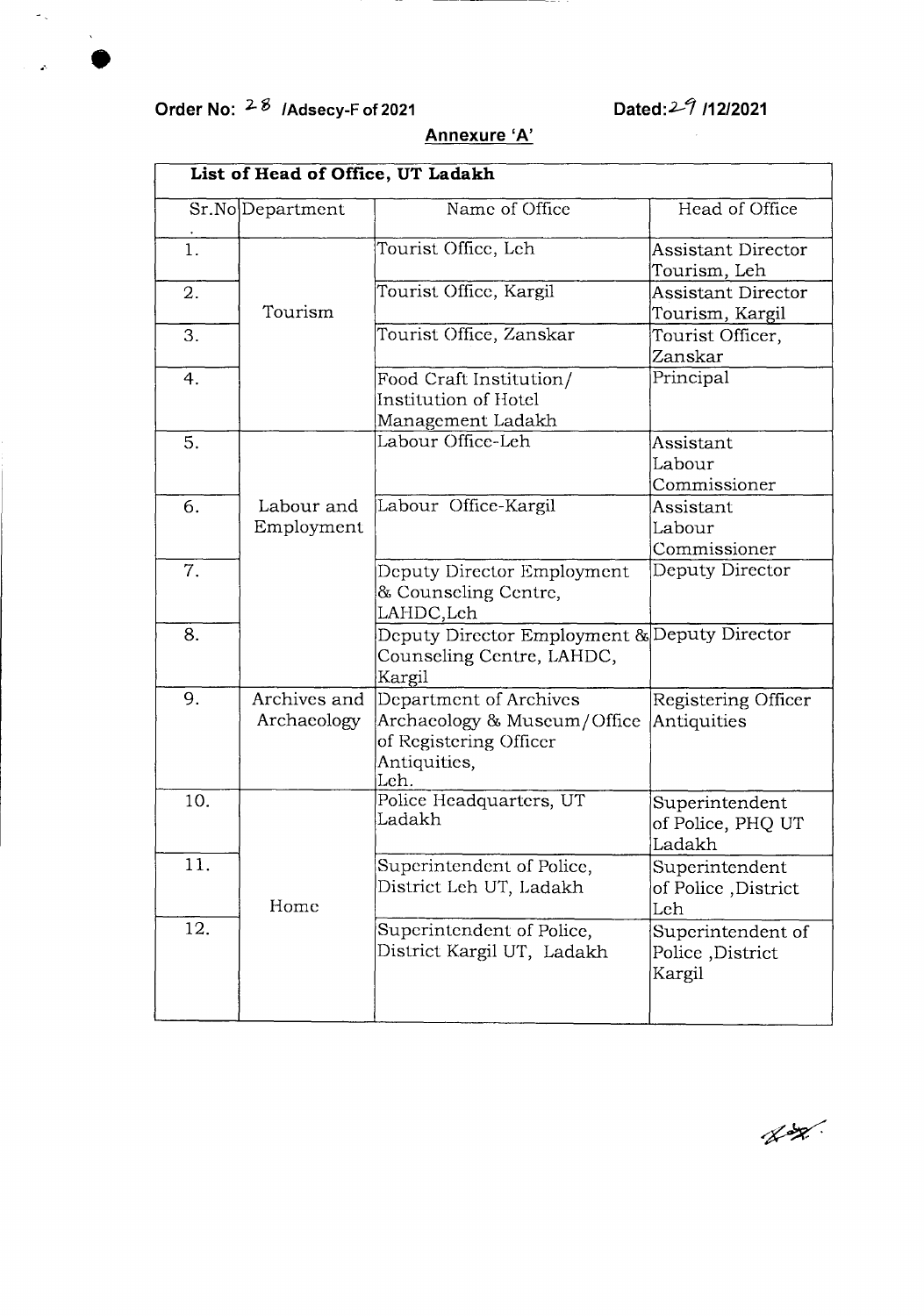| 13. |                                    | Indian Reserve Police, 25 <sup>th</sup><br>Battalion, Leh UT Ladakh.              | Commandant, IRP<br>25 <sup>th</sup> Battalion.                            |
|-----|------------------------------------|-----------------------------------------------------------------------------------|---------------------------------------------------------------------------|
| 14. |                                    | Superintendent of Police,<br>Criminal Investigation<br>Department, Leh UT Ladakh. | Superintendent of<br>Police, Criminal<br>Investigation<br>Department, Leh |
| 15. |                                    | Superintendent of Police,<br>Traffic Kargil UT Ladakh.                            | Superintendent of<br>Police, Traffic                                      |
| 16. |                                    | Superintendent of Police,<br>Security Leh, UT, Ladakh.                            | Superintendent of<br>Police, Security                                     |
| 17. |                                    | Superintendent of Police,<br>Wireless & Telecommunication,<br>Leh UT Ladakh.      | Superintendent of<br>Police Wireless &<br>Telecommunication               |
| 18. |                                    | Fire & Emergency Service, UT<br>Ladakh.                                           | Superintendent of<br>Police, Fire &<br><b>Emergency Services.</b>         |
| 19. |                                    | Home Guard / Civil Defense<br>and SDRF Ladakh.                                    | Superintendent of<br>Police, UTSDRF                                       |
| 20. |                                    | Superintendent, District Jail<br>Leh UT Ladakh.                                   | Superintendent,<br>Jails, Leh.                                            |
| 21. |                                    | Zila Sainik Office, Leh                                                           | Zila Sainik Welfare<br>Officer, Leh                                       |
| 22. |                                    | Zila Sainik Office, Kargil                                                        | Zila Sainik Welfare<br>Officer, Kargil                                    |
| 23. |                                    | <b>Assistant Commissioner</b><br>Development, Leh                                 | Project Officer<br>Wages, (ACD) Leh.                                      |
| 24. | Rural<br>Development<br>Department | Assistant Commissioner<br>Development, Kargil                                     | Project Officer<br>Wages, (ACD) Kargil.                                   |
| 25. |                                    | District Panchayat Office, Leh                                                    | District Panchayat<br>Officer, Leh                                        |
| 26. |                                    | District Panchayat Office,<br>Kargil                                              | District Panchayat<br>Officer, Kargil                                     |
| 27. | Command                            | Command Area Development,<br>Leh                                                  | Deputy Director<br>Command Area<br>Development, Leh                       |
| 28. | Area<br>Development                | Command Area Development,<br>Kargil                                               | Deputy Director<br>Command Area<br>Development, Kargil.                   |
| 29. |                                    | Agriculture Department, Leh                                                       | Chief Agriculture<br>Officer, Leh                                         |
| 30. | Agriculture                        | Agriculture Department, Kargil                                                    | Chief Agriculture<br>Officer, Kargil                                      |
| 31. | Horticulture                       | Horticulture Department ,Leh                                                      | Chief Horticulture<br>Officer, Leh                                        |

÷,

 $k\lambda$ 

 $\mathcal{A}^{\text{max}}_{\text{max}}$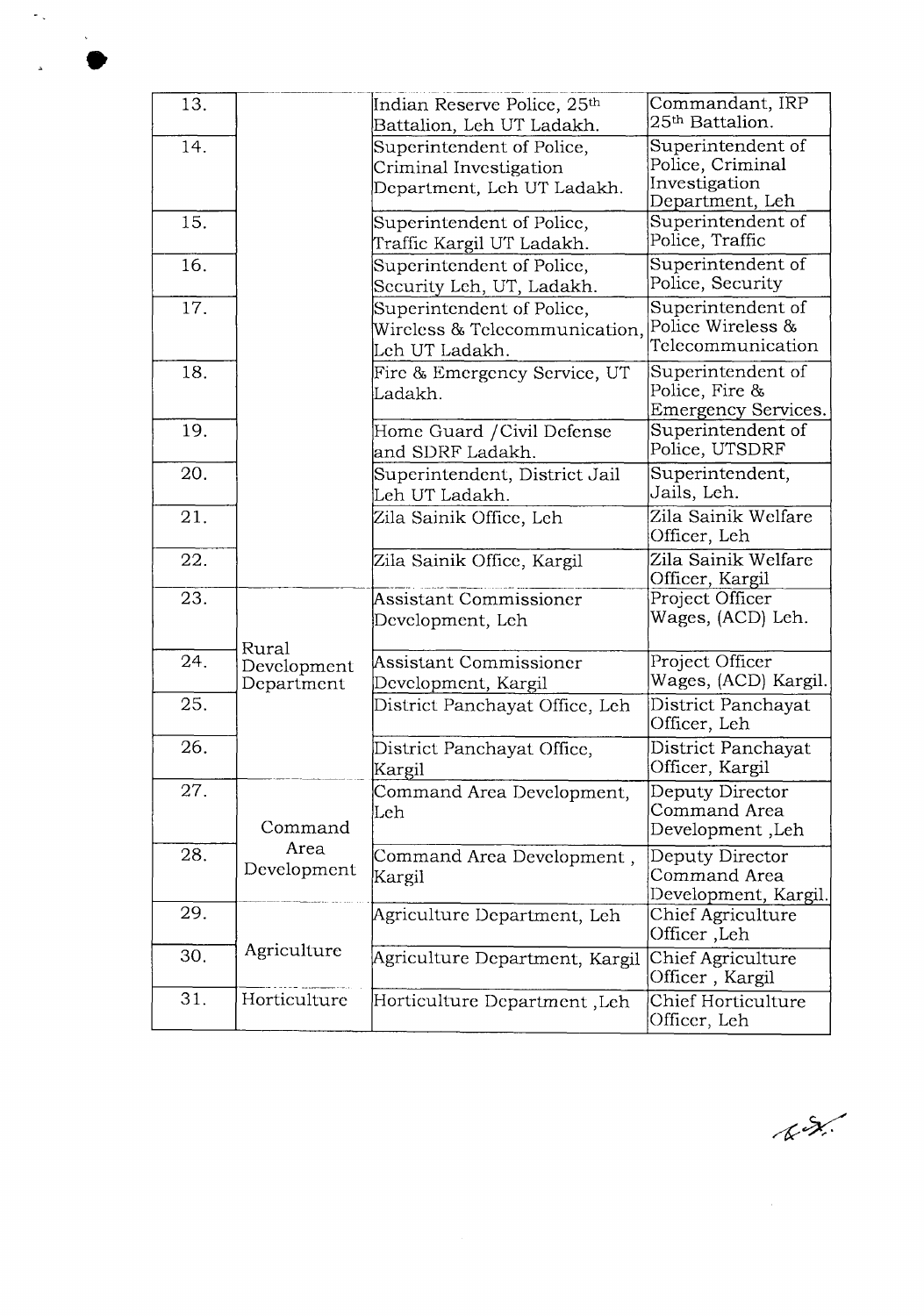| 32. | Horticulture                     | Horticulture Department,<br>Kargil                       | Chief Horticulture<br>Officer, Kargil                   |
|-----|----------------------------------|----------------------------------------------------------|---------------------------------------------------------|
| 33. | Youth service<br>and sports      | District Youth Service and<br>Sports Department, Leh     | District Youth<br>Service and Sports<br>Officer, Leh    |
| 34. |                                  | District Youth Service and<br>Sports Department, Kargil  | District Youth<br>Service and Sports<br>Officer, Kargil |
| 35. | Cooperative<br>societies         | Cooperative Societies<br>Department, Leh                 | Deputy Registrar<br>Cooperative<br>Societies, Leh       |
| 36. |                                  | Cooperative Societies<br>Department, Kargil              | Deputy Registrar<br>Cooperative<br>Societies, Kargil    |
| 37. | Animal<br>Sheep and<br>Fisheries | Directorate of Animal, Sheep<br>and Fisheries, UT Ladakh | Disease<br><b>Investigation Officer</b>                 |
| 38. | Animal                           | Animal Husbandry<br>Department, Leh                      | Chief Animal<br>Husbandry Officer,<br>Leh               |
| 39. | Husbandry                        | Animal Husbandry<br>Department, Kargil                   | Chief Animal<br>Husbandry Officer,<br>Kargil            |
| 40. | Sheep<br>Husbandry               | Sheep Husbandry Department,<br>Leh                       | District Sheep<br>Husbandry Officer,<br>Leh             |
| 41. |                                  | Sheep Husbandry Department,<br>Kargil                    | District Sheep<br>Husbandry Officer,<br>Kargil          |
| 42. | Fisheries                        | Fisheries Department, Leh                                | <b>Assistant Director</b><br>Fisheries, Leh             |
| 43. |                                  | Fisheries Department, Kargil                             | <b>Assistant Director</b><br>Fisheries, Kargil          |
| 44. | Power<br>Distribution            | Power Distribution Department                            | Superintendent<br>Engineer PDD                          |
| 45. |                                  | Circle Office MED Ladakh,<br>Kargil                      | Superintendent<br>Engineer                              |
| 46. | Mechanical<br>Engineering,       | Mechanical Division, Leh                                 | <b>Executive Engineer</b>                               |
| 47. | Ladakh                           | Mechanical Division, Kargil                              | <b>Executive Engineer</b>                               |
| 48. |                                  | Circle Office Kargil                                     | Superintendent<br>Engineer                              |

 $\sim$ 

 $\tilde{\mathcal{C}}_{\infty}$ 

 $\sim$   $\lambda$  $\bullet$ 

 $x = x$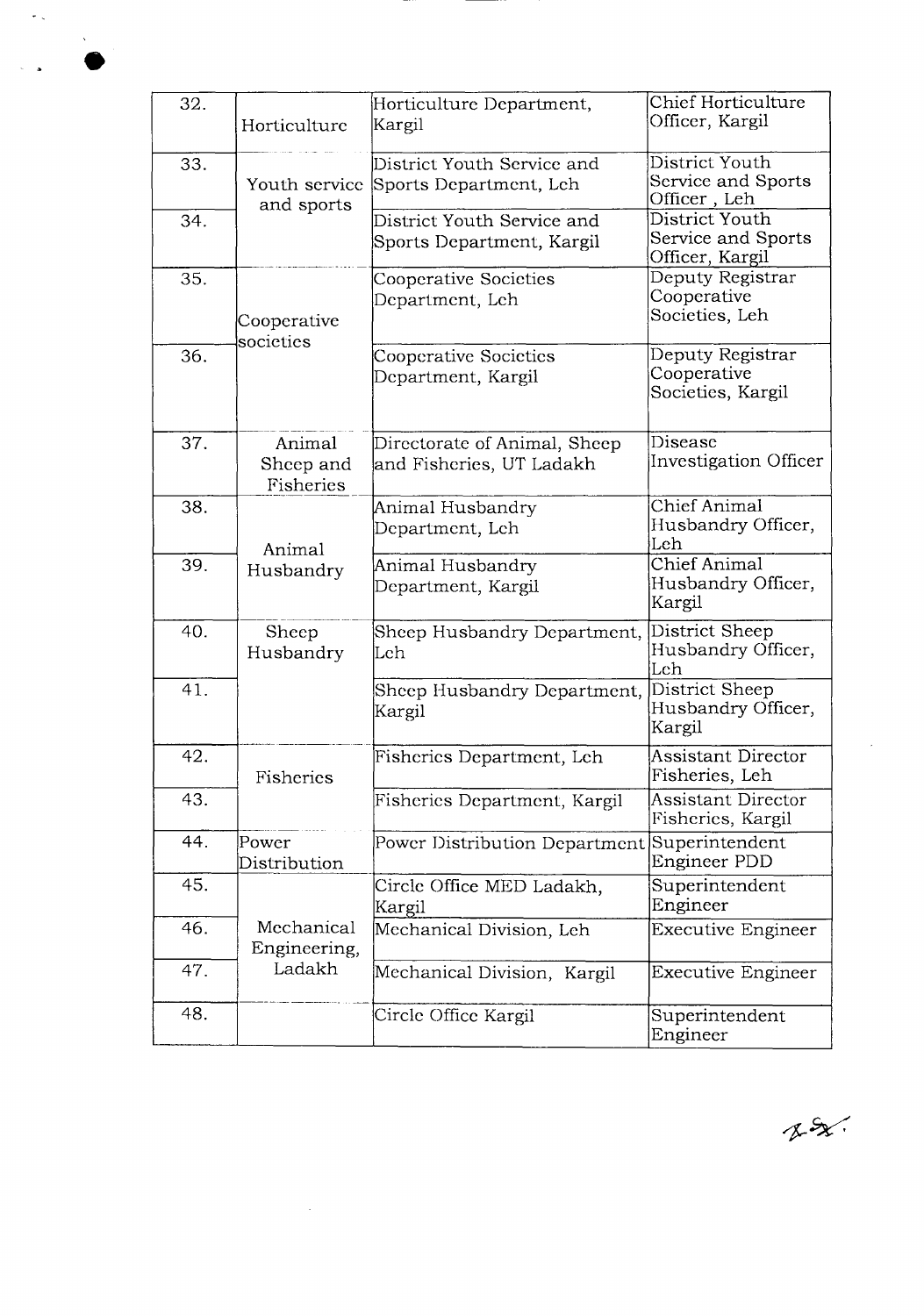| 49. |                        | 1&FC Division, Leh                             | <b>Executive Engineer</b>  |
|-----|------------------------|------------------------------------------------|----------------------------|
| 50. |                        | 1&FC Division, Kargil                          | <b>Executive Engineer</b>  |
| 51. | PHE&I&FC               | PHE Division, Leh                              | <b>Executive Engineer</b>  |
| 52. | Ladakh                 | PHE Division, Kargil                           | <b>Executive Engineer</b>  |
| 53. |                        | Igo –Phey Division, Leh                        | <b>Executive Engineer</b>  |
| 54. |                        | Special Sub-Division, Zanskar                  | <b>Executive Engineer</b>  |
| 55. |                        | PWD Circle Office, Leh                         | Superintendent<br>Engineer |
| 56. |                        | PMGSY Circle office, UT<br>Ladakh              | Superintendent<br>Engineer |
| 57. |                        | R&B Division, Leh                              | <b>Executive Engineer</b>  |
| 58. | PWD(R&B)/              | Construction Division, Leh                     | <b>Executive Engineer</b>  |
| 59. | <b>PMGSY</b><br>Ladakh | Special Sub-Division, Khaltsi                  | <b>Executive Engineer</b>  |
| 60. |                        | Special Sub-Division, Nyoma                    | <b>Executive Engineer</b>  |
| 61. |                        | Special Sub-Division, Nobra                    | <b>Executive Engineer</b>  |
| 62. |                        | Suru Valley Division, Kargil                   | <b>Executive Engineer</b>  |
| 63. |                        | R&B Division -- II, Kargil                     | Executive Engineer         |
| 64. |                        | PMGSY Division, Leh                            | <b>Executive Engineer</b>  |
| 65. |                        | PMGSY Division, Kargil                         | <b>Executive Engineer</b>  |
| 66. |                        | Office of Sub-Divisional<br>Magistrate, Nubra. | SDM Nubra                  |
| 67. | Revenue                | Office of Sub-Divisional<br>Magistrate, Nyoma. | SDM Nyoma                  |
| 68. | Department,<br>Leh     | Office of Sub-Divisional<br>Magistrate, Kharu. | <b>SDM Kharu</b>           |
| 69. |                        | Office of Sub-Divisional<br>Magistrate, Likir. | <b>SDM</b> Liker           |

Rog.

 $\varphi_{\rm{in}}$ 

 $\langle \hat{\mathbf{x}} \rangle$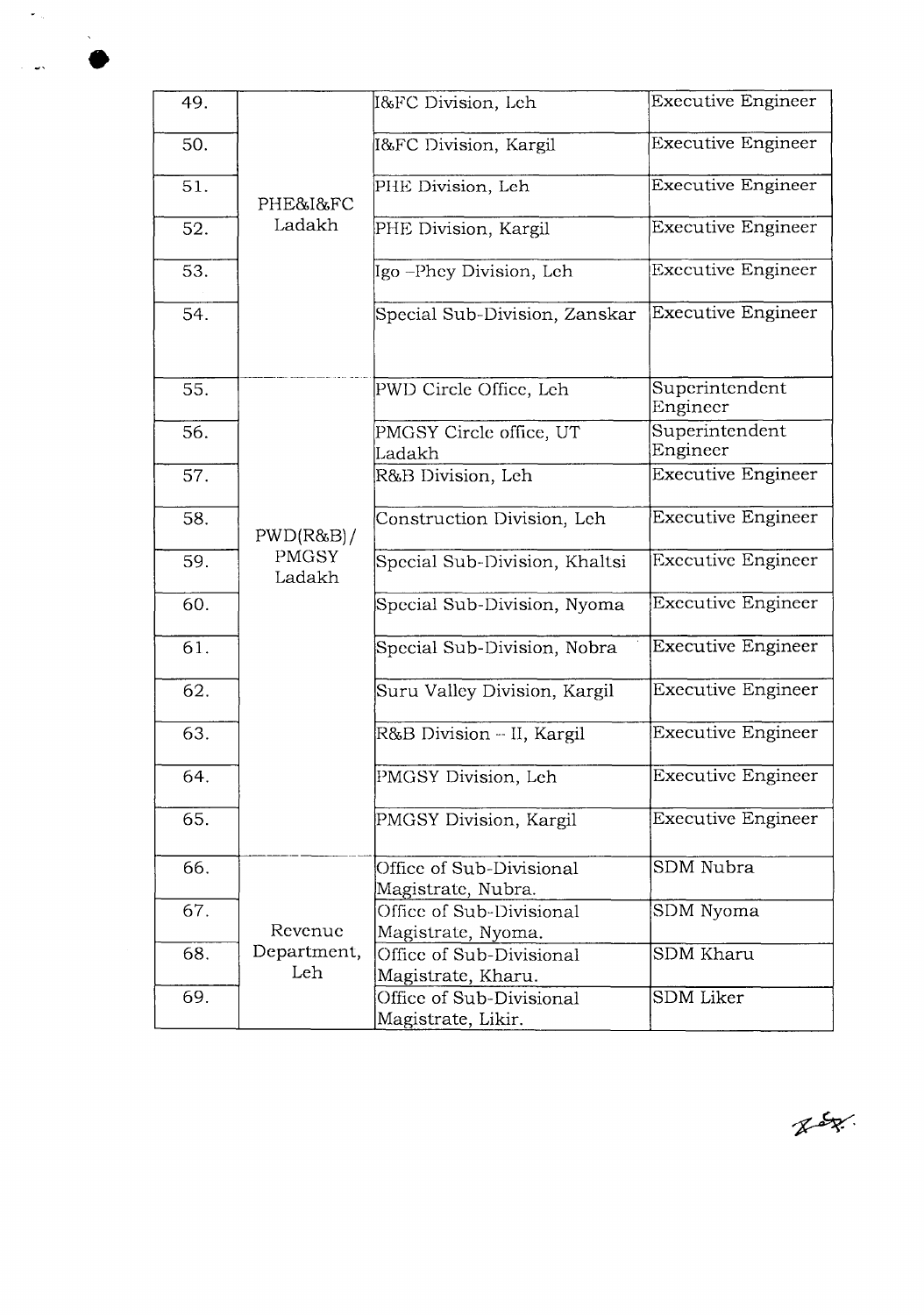| 70. |                        | Office of Sub-Divisional      | <b>SDM</b> Durbuk                     |
|-----|------------------------|-------------------------------|---------------------------------------|
|     |                        | Magistrate, Durbuk.           |                                       |
| 71. |                        | Office of Sub-Divisional      | <b>SDM</b> Khalsi                     |
|     |                        | Magistrate, Khalsi.           |                                       |
| 72. |                        | Office of Tehsildar (T)       | Tehsildar, Leh                        |
| 73. |                        | Office of Tehsildar, Durbuk   | Tehsildar, Durbuk                     |
| 74. |                        | Office of Tehsildar, Kharu    | Tehsildar, Kharu                      |
| 75. | Revenue<br>Department, | Office of Tehsildar, Nyoma    | Tehsildar, Nyoma                      |
| 76. | Leh                    | Office of Tehsildar, Khalsi   | Tehsildar, Khalsi                     |
| 77. |                        | Office of Tehsildar, Disket   | Tehsildar, Disket                     |
| 78. |                        | Office of Tehsildar, Saspol   | Tehsildar ,Saspol                     |
| 79. |                        | Office of Tehsildar, Sumoor   | Tehsildar, Sumoor                     |
| 80. |                        | Office of Collector, Agrarian | Assistant<br>Commissioner,<br>Revenue |
| 81. |                        | Office of Sub-Divisional      | <b>SDM Sankoo</b>                     |
|     |                        | Magistrate, Sankoo            |                                       |
| 82. |                        | Office of Sub-Divisional      | <b>SDM</b> Drass                      |
|     |                        | Magistrate, Drass             |                                       |
| 83. |                        | Office of Sub-Divisional      | SDM Chiktan                           |
|     |                        | Magistrate, Chiktan           |                                       |
| 84. |                        | Office of Sub-Divisional      | <b>SDM</b> Zanskar                    |
|     |                        |                               |                                       |
| 85. |                        | Magistrate, Zanskar           | Tehsildar, Drass                      |
|     | Revenue                | Office of Tehsildar, Drass    |                                       |
| 86. | Department,<br>Kargil  | Office of Tehsildar, Kargil   | Tehsildar, Kargil                     |
| 87. |                        | Office of Tehsildar, Chiktan  | Tehsildar, Chiktan                    |
| 88. |                        | Office of Tehsildar, Shargol  | Tehsildar, Shargol                    |
| 89. |                        | Office of Tehsildar, Sankoo   | Tehsildar, Sankoo                     |
| 90. |                        | Office of Tehsildar, Taisuru  | Tehsildar, Taisuru                    |
| 91. |                        | Office of Tehsildar, Zanskar  | Tehsildar, Zanskar                    |

 $\hat{\gamma}_{\rm eff}$ 

 $\mathcal{A}^{\mathcal{A}}$ 

 $85$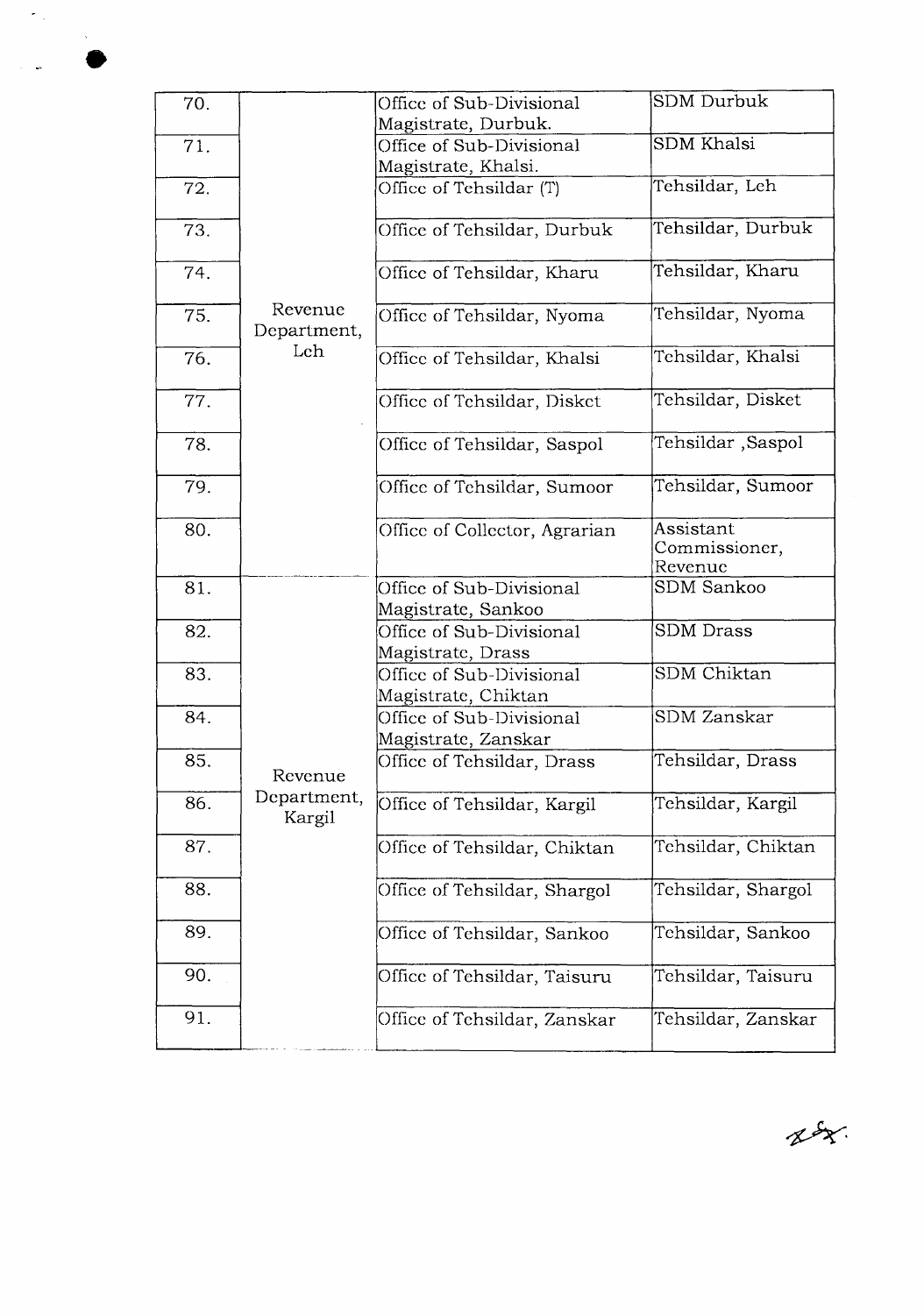| 92.  | Resident               | Resident Commissioner Office,                       | Deputy Resident        |
|------|------------------------|-----------------------------------------------------|------------------------|
|      | Commissioner New Delhi |                                                     | Commissioner           |
|      |                        |                                                     |                        |
| 93.  |                        | Chief Education Office, Leh                         | <b>Chief Education</b> |
|      |                        |                                                     | Officer, Leh           |
| 94.  |                        | Chief Education Office, Kargil                      | Chief Education        |
|      |                        |                                                     | Officer, Kargil        |
|      |                        |                                                     | Principal DIET Leh     |
| 95.  |                        | DIET Leh                                            |                        |
|      |                        |                                                     |                        |
| 96.  |                        | DIET Kargil                                         | Principal DIET         |
|      |                        |                                                     | Kargil                 |
|      |                        |                                                     | Principal Higher       |
| 97.  |                        | Higher Secondary School                             |                        |
|      |                        | Baima                                               | Sec. School Baima      |
| 98.  |                        | Higher Secondary School                             | Principal Higher       |
|      |                        | Bogdang                                             | Sec. School Bogdang    |
|      |                        |                                                     | Principal Higher       |
| 99.  |                        | <b>Higher Secondary School Boys</b>                 |                        |
|      |                        | Leh                                                 | Sec. School Boys leh   |
| 100. |                        | Higher Secondary School                             | Principal Higher       |
|      |                        | Chuchot Shamma                                      | Sec. School Chuchot    |
|      |                        |                                                     | Shamma                 |
| 101. |                        | Higher Secondary School Diskit Principal Higher Sec |                        |
|      | School                 |                                                     |                        |
|      | Education              |                                                     | School Diskit          |
| 102. | Department             | Higher Secondary School Girls                       | Principal Higher       |
|      |                        | leh                                                 | Sec. School Girls      |
|      |                        |                                                     | Leh                    |
| 103. |                        | Higher Secondary School                             | Principal Higher       |
|      |                        | Khaltsi                                             | Secondary School       |
|      |                        |                                                     | Khaltsi                |
|      |                        |                                                     |                        |
| 104. |                        | Higher Secondary School                             | Principal Higher       |
|      |                        | Nyoma                                               | Secondary School       |
|      |                        |                                                     | Nyoma                  |
| 105. |                        | Higher Secondary School                             | Principal Higher       |
|      |                        | Partapur                                            | Sec. School            |
|      |                        |                                                     | Partapur               |
| 106. |                        |                                                     |                        |
|      |                        | Higher Secondary School Sakti Principal Higher      |                        |
|      |                        |                                                     | Secondary School       |
|      |                        |                                                     | Sakti                  |
| 107. |                        | Higher Secondary School                             | Principal Higher       |
|      |                        | Saspol                                              | Secondary School       |
|      |                        |                                                     | Saspol                 |
| 108. |                        | Higher Secondary School                             | Principal Higher       |
|      |                        | Skurbuchan                                          | Sec. School            |
|      |                        |                                                     |                        |
|      |                        |                                                     | Skurbuchan             |
| 109. |                        | Higher Secondary School                             | Principal Higher       |
|      |                        | Sumoor                                              | Secondary School       |
|      |                        |                                                     | Sumoor                 |

 $\hat{\sigma}_{\rm{in}}$ 

 $\sim$   $\sqrt{s}$  $\frac{1}{2}$ 

fir.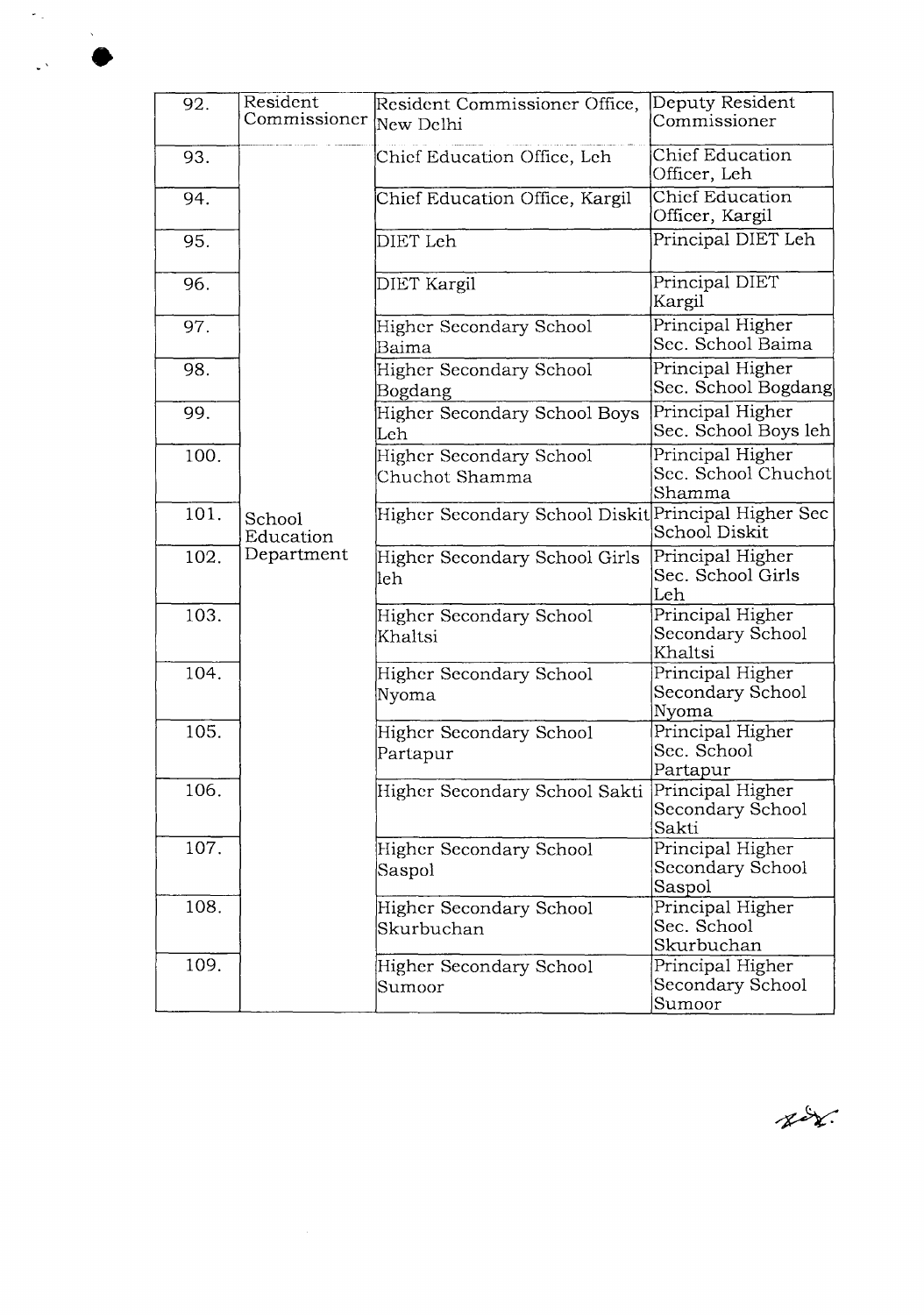| 110. |            | Higher Secondary School                        | Principal Higher     |
|------|------------|------------------------------------------------|----------------------|
|      |            | Tangtse                                        | Secondary School     |
|      |            |                                                | Tangtse              |
| 111. |            | <b>Higher Secondary School</b>                 | Principal Hr. Sec.   |
|      |            | Temisgam                                       | School Temisgam      |
| 112. |            | Higher Secondary School                        | Principal Higher     |
|      |            | Turtuk                                         | Secondary School     |
|      |            |                                                | Turtuk               |
| 113. |            | Higher Secondary School                        | Principal Higher     |
|      |            | Tyakshi                                        | Secondary School     |
|      |            |                                                | Tyakshi              |
| 114. |            | <b>Higher Secondary School</b>                 | Principal Higher     |
|      |            | Bhimbat                                        | Secondary School     |
|      |            |                                                | Bhimbat              |
| 115. |            | Higher Secondary School Drass Principal Higher |                      |
|      |            |                                                | Secondary School     |
|      |            |                                                | Drass                |
| 116. |            | Higher Secondary School                        | Principal Higher     |
|      |            | Chanigound                                     | Sec. School          |
|      |            |                                                | Chanigound           |
| 117. |            | Girls Higher Secondary School                  | Principal Girls      |
|      |            | Kargil                                         | Higher Sec. School   |
|      |            |                                                | Kargil               |
| 118. | School     | Boys Higher Secondary School                   | Principal Boys       |
|      | Education  | kargil                                         | Higher Sec. School   |
|      | Department |                                                | kargil               |
| 119. |            | Higher Secondary School                        | Principal Higher     |
|      |            | Akchamal                                       | Sec. School          |
|      |            |                                                | Akchamal             |
| 120. |            | Higher Secondary School                        | Principal Higher     |
|      |            | Yurbaltak                                      | Sec. School          |
|      |            |                                                | Yurbaltak            |
| 121. |            | Higher Secondary School Silmo                  | Principal Higher     |
|      |            |                                                | Secondary School     |
|      |            |                                                | Silmo                |
| 122. |            | Higher Secondary School                        | Principal Higher     |
|      |            | Shakar                                         | Secondary School     |
|      |            |                                                | Shakar               |
| 123. |            | Higher Secondary School                        | Principal Higher     |
|      |            | Chiktan                                        | Secondary School     |
|      |            |                                                | Chiktan              |
| 124. |            | Higher Secondary School                        | Principal Higher     |
|      |            | Shargolc                                       | Sec. School Shargole |
| 125. |            | Higher Secondary School                        | Principal Higher     |
|      |            | Pushkum                                        | Sec. School          |
|      |            |                                                | Pushkum              |
| 126. |            | Higher Secondary School                        | Principal Higher     |
|      |            | Trespone                                       | Sec. School          |
|      |            |                                                | Trespone             |

 $\begin{picture}(20,20) \put(0,0){\vector(1,0){10}} \put(15,0){\vector(1,0){10}} \put(15,0){\vector(1,0){10}} \put(15,0){\vector(1,0){10}} \put(15,0){\vector(1,0){10}} \put(15,0){\vector(1,0){10}} \put(15,0){\vector(1,0){10}} \put(15,0){\vector(1,0){10}} \put(15,0){\vector(1,0){10}} \put(15,0){\vector(1,0){10}} \put(15,0){\vector(1,0){10}} \put(15,0){\vector(1$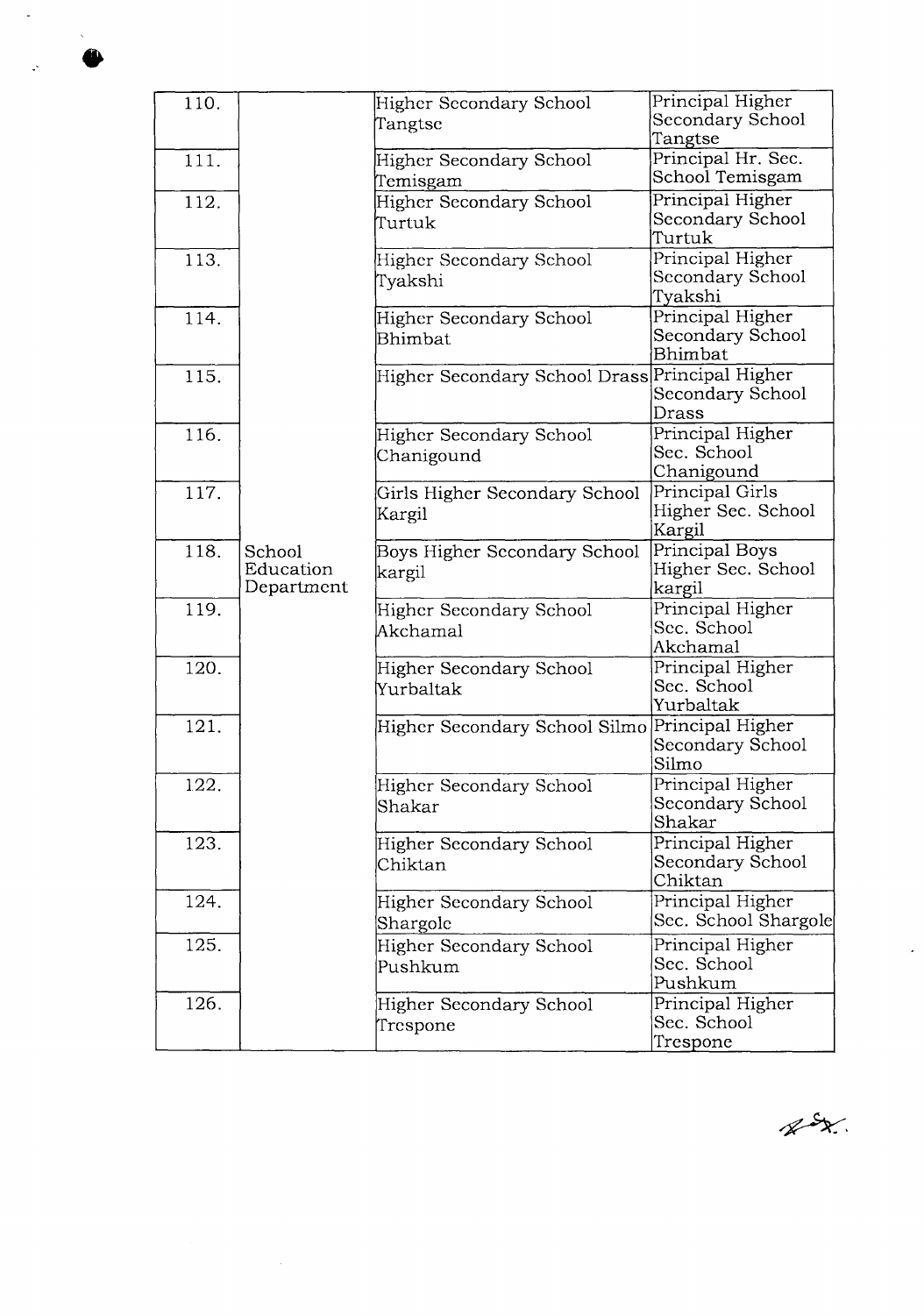| 127. |            | <b>Higher Secondary School</b>                 | Principal Higher    |
|------|------------|------------------------------------------------|---------------------|
|      |            | Lankarchey                                     | Sec. School         |
|      |            |                                                | Lankarchey          |
| 128. |            | Ashram Higher Secondary                        | Principal Ashram    |
|      |            | School Sankoo                                  | Higher Secondary    |
|      |            |                                                | School Sankoo       |
| 129. |            | Higher Secondary School                        | Principal Higher    |
|      |            | Barsoo                                         | Secondary School    |
|      |            |                                                | Barsoo              |
| 130. |            | Higher Secondary School                        | Principal Higher    |
|      |            | Panikhar                                       | Sec. School         |
|      |            |                                                | Panikhar            |
| 131. |            | Higher Secondary school                        | Headmaster Higher   |
|      |            | Biama Purtikchey                               | Sec. School Biama   |
|      |            |                                                | Purtikchey          |
| 132. |            | Higher Secondary School                        | Principal Higher    |
|      |            | Padum Zanskar                                  | Sec. School Padum   |
|      |            |                                                | Zanskar             |
| 133. |            | Zonal Education Office Kargil                  | Zonal Education     |
|      |            |                                                | Officer Kargil      |
| 134. |            | Zonal Education Office Drass                   | Zonal Education     |
|      |            |                                                | Officer Drass       |
| 135. |            | Zonal Education Office Chiktan Zonal Education |                     |
|      |            |                                                | Officer Chiktan     |
|      |            |                                                |                     |
| 136. |            | Zonal Education Office Shargol Zonal Education |                     |
|      |            |                                                | Officer shargol     |
| 137. |            | Zonal Education Office Zanskar Zonal Education |                     |
|      | School     |                                                | Officer Zanskar     |
| 138. | Education  | Zonal Education Office Sankoo Zonal Education  |                     |
|      | Department |                                                | Officer Sankoo      |
| 139. |            | Zonal Education Office Taisuru Zonal Education |                     |
|      |            |                                                | Officer Taisuru     |
| 140. |            | Zonal Education Office Durbuk Zonal Education  |                     |
|      |            |                                                | Officer Durbuk      |
|      |            |                                                |                     |
| 141. |            | Zonal Education Office Khaltsi                 | Zonal Education     |
|      |            |                                                | Officer Khaltsi     |
| 142. |            | Zonal Education Office Leh                     | Zonal Education     |
|      |            |                                                | Officer leh         |
| 143. |            | Zonal Education Office Nubra                   | Zonal Education     |
|      |            |                                                | Officer Nubra       |
| 144. |            | Zonal Education Office Nyoma                   | Zonal Education     |
|      |            |                                                | Officer Nyoma       |
|      |            |                                                |                     |
| 145. |            | High school Achinathang                        | Headmaster High     |
|      |            |                                                | School Achinathang  |
| 146. |            | High School Anley Khaldo                       | Headmaster High     |
|      |            |                                                | School Anley Khaldo |

 $\chi$  or

 $\tilde{\mathcal{C}}_{\text{c},k}$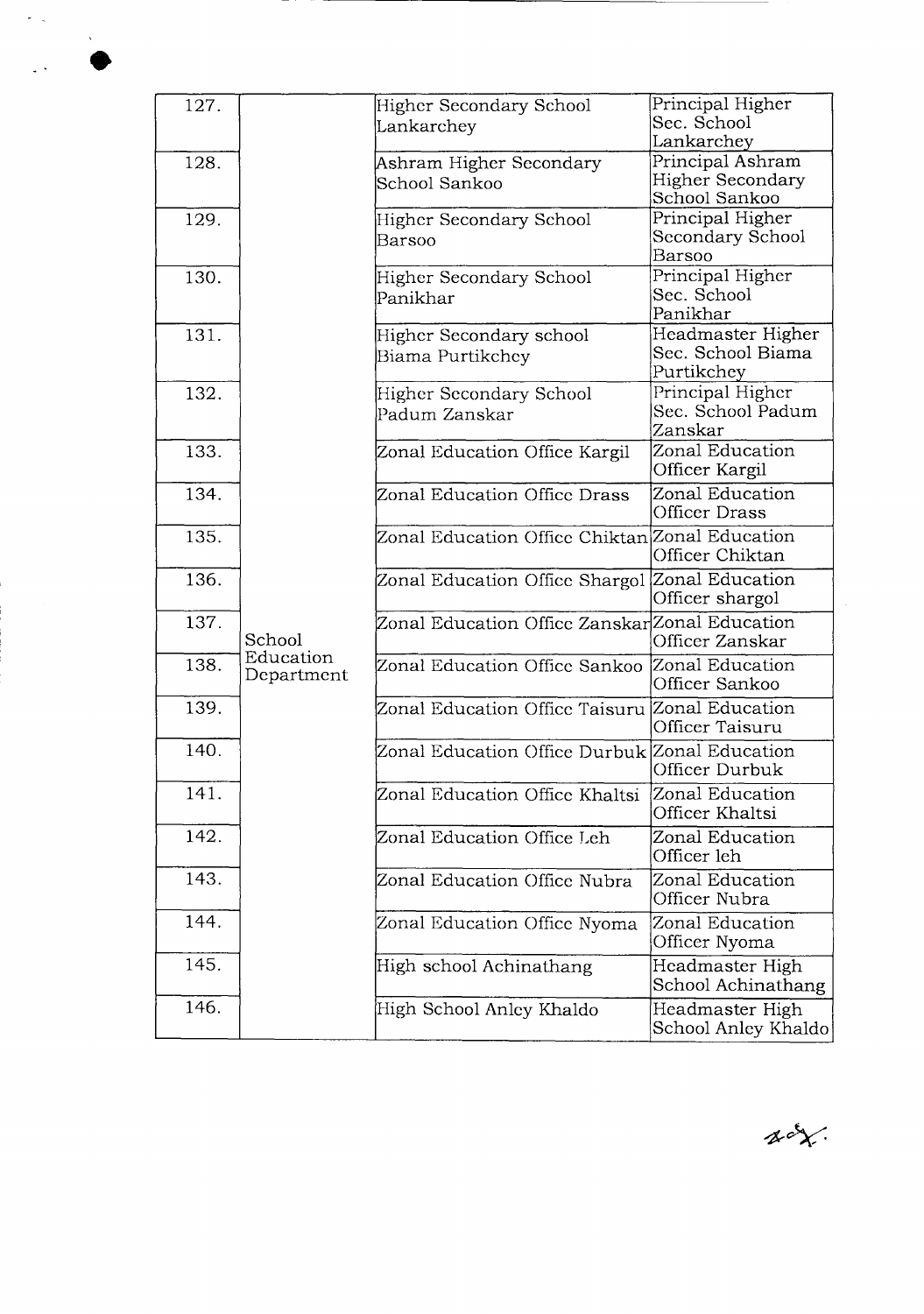| 147. |                         | High School Basgo           | Headmaster High<br>School Basgo              |
|------|-------------------------|-----------------------------|----------------------------------------------|
| 148. |                         | High School Chuchot Gongma  | Headmaster High<br>School Chuchot<br>Gongma  |
| 149. |                         | High School Chuchot Yokma   | Headmaster High<br>School Chuchot<br>Yokma   |
| 150. |                         | High School Chumathang      | Headmaster High<br>School Chumathang         |
| 151. |                         | High School Chushul         | Headmaster High<br>School Chushul            |
| 152. |                         | High School Charasa         | Headmaster High<br>School Charasa            |
| 153. |                         | High School Domkhar Gongma  | Headmaster High<br>School Domkhar<br>Gongma  |
| 154. |                         | High School Domkhar Doo     | Headmaster High<br>School Domkhar<br>Doo     |
| 155. |                         | High School Phyang          | HeadmasterHigh<br>School Phyang              |
| 156. | School                  | High School Gia             | Headmaster High<br>School Gia                |
| 157. | Education<br>Department | High School Housing Colony  | Headmaster High<br>School Housing<br>Colony  |
| 158. |                         | High School Hanu Yokma      | Headmaster High<br>School Hanu Yokma         |
| 159. |                         | High School Hemisshukpachan | Headmaster High<br>School<br>Hemisshukpachan |
| 160. |                         | High School Hunder          | Headmaster High<br>School Hunder             |
| 161. |                         | High School Igoo            | Headmaster High<br>School Igoo               |
| 162. |                         | High School Korzok          | Headmaster High<br>School Korzok             |
| 163. |                         | High School Lamayuru        | Headmaster High<br>School Lamayuru           |
| 164. |                         | High School Likir           | Headmaster High<br>School Likir              |
| 165. |                         | High School Liktse          | Headmaster High<br>School Liktse             |
| 166. |                         | High School Matho           | Headmaster High<br>School Matho              |

 $\hat{\mathcal{S}}_{\text{c}}$ 

 $\Delta \phi$ 

 $\label{eq:2} \frac{1}{\sqrt{2}}\left(\frac{1}{\sqrt{2}}\right)^{2} \left(\frac{1}{\sqrt{2}}\right)^{2} \left(\frac{1}{\sqrt{2}}\right)^{2} \left(\frac{1}{\sqrt{2}}\right)^{2} \left(\frac{1}{\sqrt{2}}\right)^{2} \left(\frac{1}{\sqrt{2}}\right)^{2} \left(\frac{1}{\sqrt{2}}\right)^{2} \left(\frac{1}{\sqrt{2}}\right)^{2} \left(\frac{1}{\sqrt{2}}\right)^{2} \left(\frac{1}{\sqrt{2}}\right)^{2} \left(\frac{1}{\sqrt{2}}\right)^{2} \left(\frac{$ 

 $82.$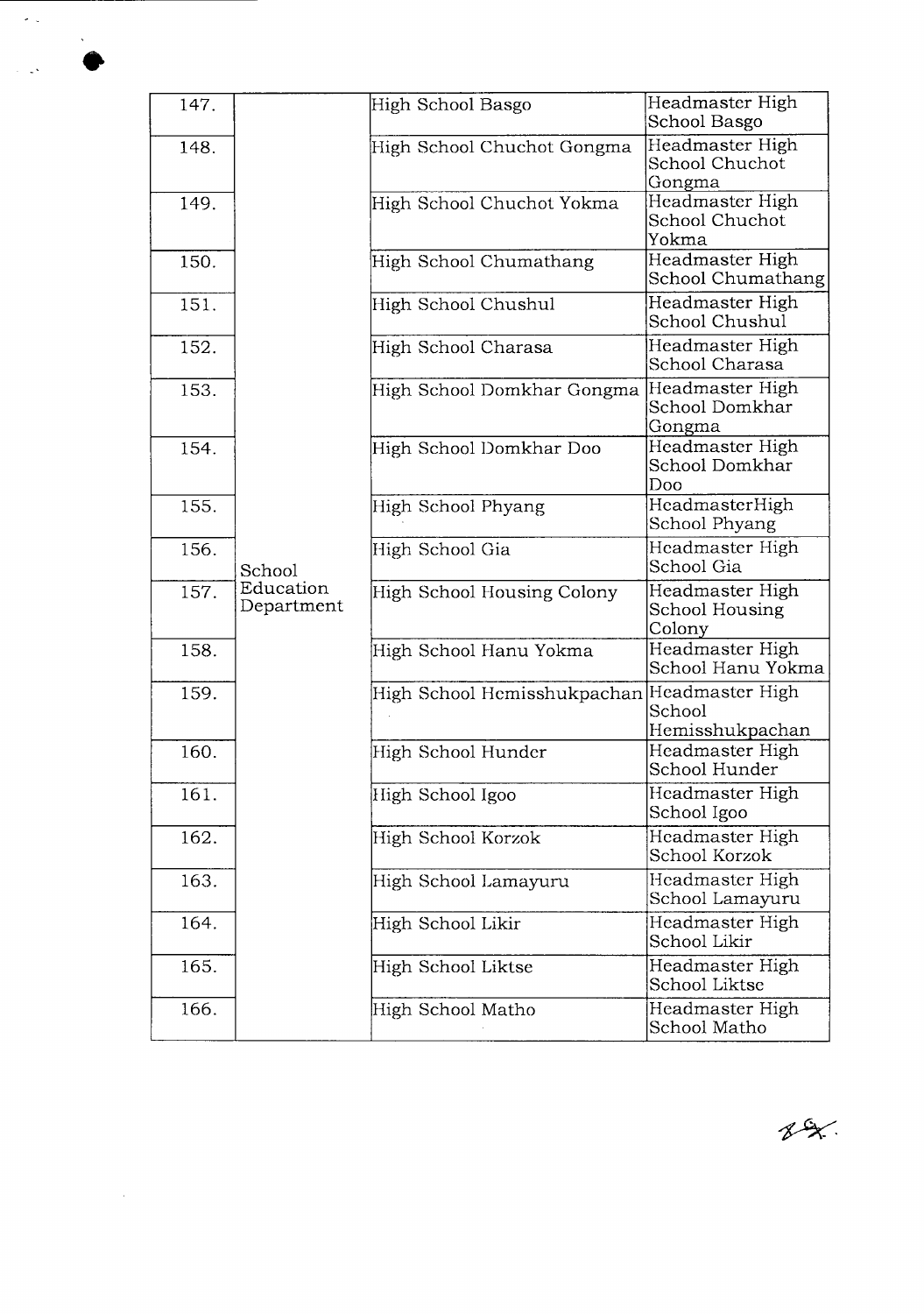| 167. |                                   | High School Nymo                  | Headmaster High<br>School Nymo                  |
|------|-----------------------------------|-----------------------------------|-------------------------------------------------|
| 168. |                                   | High School Panamic               | Headmaster High<br>School Panamic               |
| 169. |                                   | High School Shara                 | Headmaster High<br>School Shara                 |
| 170. |                                   | High School Shey                  | Headmaster High<br>School Shey                  |
| 171. |                                   | High School Stok                  | Headmaster High<br>School Stok                  |
| 172. |                                   | High School Skalzangling          | Headmaster High<br>School Skalzangling          |
| 173. |                                   | High School Thiksay               | Headmaster High<br>School Thiksay               |
| 174. |                                   | High School Tia                   | Headmaster High<br>School Tia                   |
| 175. |                                   | High School Wanla                 | Headmaster High<br>School Wanla                 |
| 176. | School<br>Education<br>Department | High School Largyab<br>Pachathang | Headmaster High<br>School Largyab<br>Pachathang |
| 177. |                                   | High School Sato Kargyam          | Headmaster High<br>School Sato<br>Kargyam       |
| 178. |                                   | High School Tangole               | Headmaster High<br>School Tangole               |
| 179. |                                   | High School Pandrass              | Headmaster High<br><b>School Pandrass</b>       |
| 180. |                                   | High School Mushkoo               | Headmaster High<br>School Mushkoo               |
| 181. |                                   | High School Muradbagh             | Headmaster High<br>School Muradbagh             |
| 182. |                                   | High School Thasgam Drass         | Headmaster High<br>School Thasgam<br>Drass      |
| 183. |                                   | High School Shimsha Kharbo        | Headmaster High<br>School Shimsha<br>Kharbo     |
| 184. |                                   | High School Kaksar                | Headmaster High<br>School Kaksar                |
| 185. |                                   | High School Hardrass              | Headmaster High<br>School Hardrass              |
| 186. |                                   | High School Karkit Budgham        | Headmaster High<br>School Karkit<br>Budgham     |

 $\hat{\mathcal{L}}_{\rm{in}}$ 

Rox.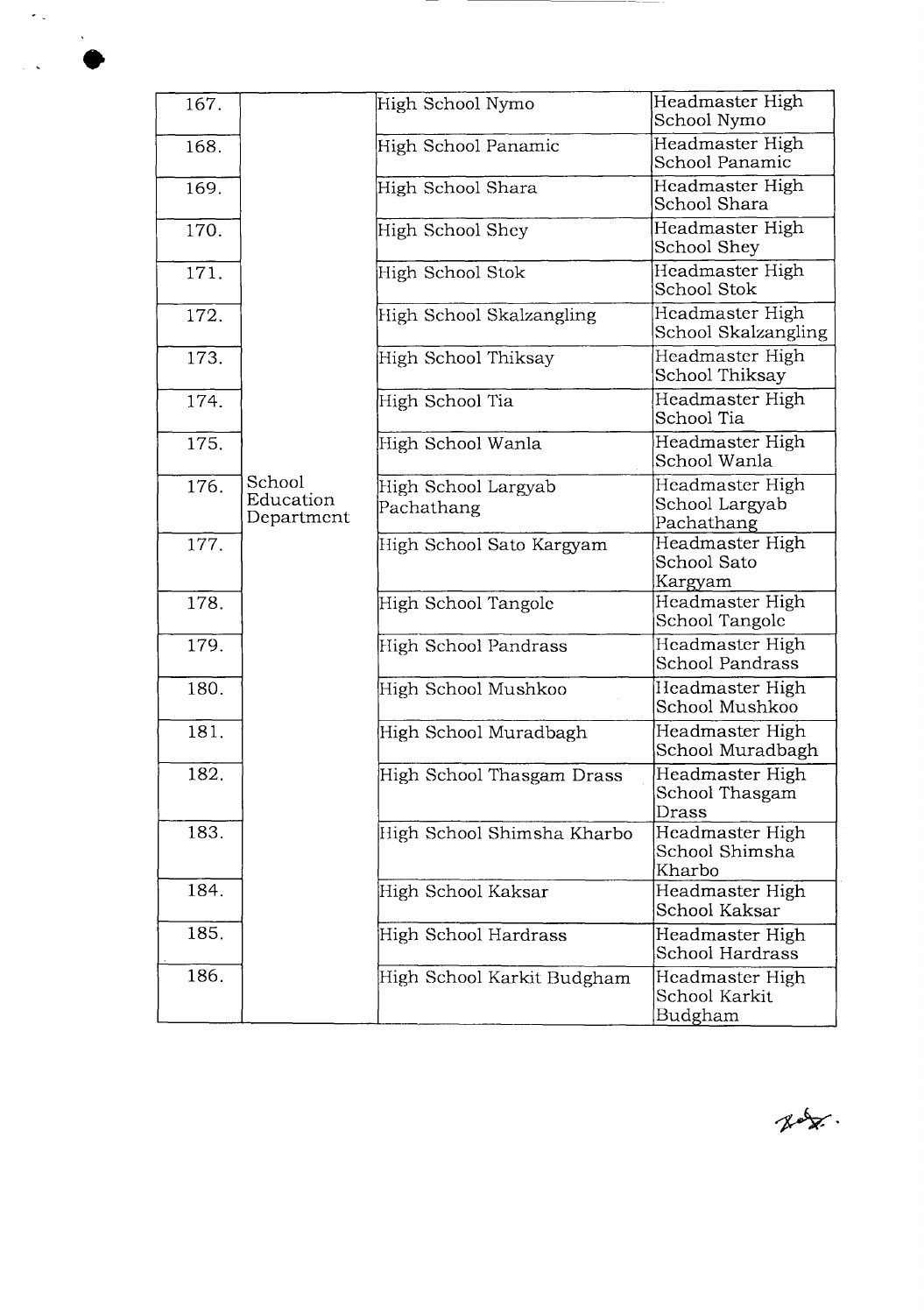| 187. |                         | High School Poyen            | Headmaster High<br>School Poyen               |
|------|-------------------------|------------------------------|-----------------------------------------------|
| 188. |                         | High School Gongma Kargil    | Headmaster High<br>School Gongma<br>Kargil    |
| 189. |                         | High School Lankhor          | Headmaster High<br>School Lankhor             |
| 190. |                         | High School Lalung           | Headmaster High<br>School Lalung              |
| 191. |                         | High School Garkhone         | Headmaster High<br>School Garkhone            |
| 192. |                         | High School Samrah           | Headmaster High<br>School Samrah              |
| 193. |                         | High School Hagnis           | Headmaster High<br>School Hagnis              |
| 194. |                         | High School Khangral         | Headmaster High<br>School Khangral            |
| 195. |                         | High School Kukshow          | Headmaster High<br>School Kukshow             |
| 196. | School                  | High School Bodh Kharboo     | Headmaster High<br>School Bodh<br>Kharboo     |
| 197. | Education<br>Department | High School Yokma Kharboo    | Headmaster High<br>School Yokma<br>Kharboo    |
| 198. |                         | High School Mulbek           | Headmaster High<br>School Mulbek              |
| 199. |                         | High school Wakha            | Headmaster High<br>School Wakha               |
| 200. |                         | High School Khachey          | Headmaster High<br>School Khachey             |
| 201. |                         | High School Lotsum           | Headmaster High<br>School Lotsum              |
| 202. |                         | High School Skamboo          | Headmaster High<br>School Skamboo             |
| 203. |                         | High School Tacha            | Headmaster High<br>School Tacha               |
| 204. |                         | Girls High School Paskum     | Headmaster Girls<br>High SchoolPaskum         |
| 205. |                         | High School Baroo            | Headmaster High<br>School Baroo               |
| 206. |                         | High School Thangsoo Zanskar | Headmaster High<br>School Thangsoo<br>Zanskar |

 $\gamma_{\rm eff}$ 

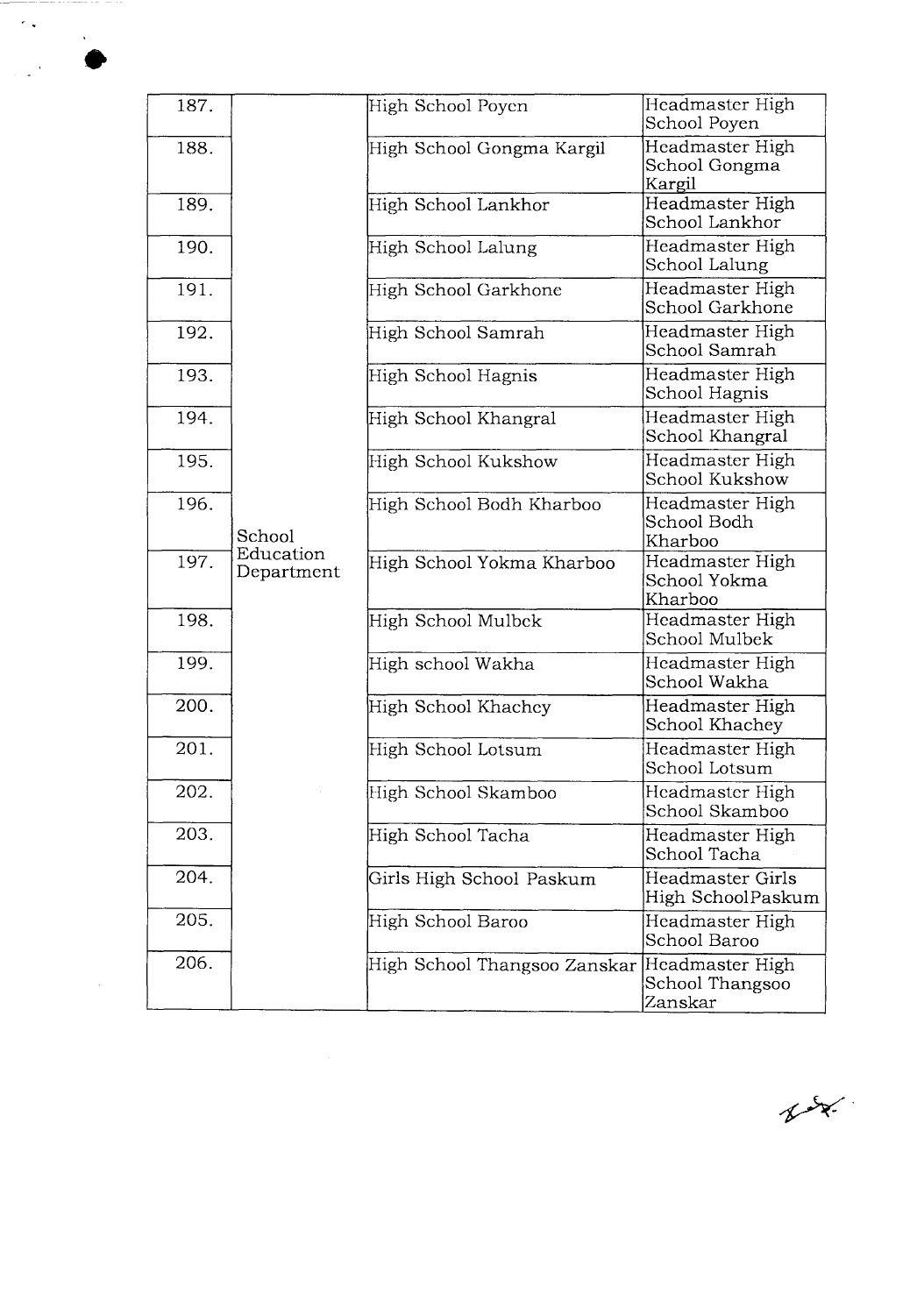| 207. |                     | High School Choskore       | Headmaster High<br>School Choskore                 |
|------|---------------------|----------------------------|----------------------------------------------------|
| 208. |                     | High School Minjee         | Headmaster High<br>School Minjee                   |
| 209. |                     | High SchoolSaliskote       | Headmaster High<br>School                          |
|      |                     |                            | Saliskote                                          |
| 210. |                     | High SchoolGM Porc         | Headmaster High<br>School<br>GM Pore               |
| 211. |                     | High SchoolSankoo          | HeadmasterHigh<br>School<br>Sankoo                 |
| 212. |                     | High SchoolThasgam         | Headmaster High<br>School<br>Thasgam               |
| 213. |                     | High School Sangrah        | Headmaster High<br>School<br>Sangrah               |
| 214. |                     | High SchoolTekat           | Headmaster High<br>School<br>Tekat                 |
| 215. |                     | High SchoolBartoo          | Headmaster High<br>School<br>Bartoo                |
| 216. | School<br>Education | High SchoolYouljuk         | Headmaster High<br>School<br>Youljuk               |
| 217. | Department          | High SchoolKargee          | Headmaster High<br>School<br>Kargee                |
| 218. |                     | Girls High School Panikhar | <b>Headmaster Girls</b><br>High School<br>Panikhar |
| 219. |                     | High SchoolYakza           | Headmaster High<br>Yakza<br>School                 |
| 220. |                     | High SchoolTambis          | Headmaster High<br>Tambis<br>School                |
| 221. |                     | High SchoolParkachik       | Headmaster High<br>School<br>Parkachik             |
| 222. |                     | High SchoolPhey            | Headmaster High<br>School<br>Phey                  |
| 223. |                     | High SchoolKarsha          | HeadmasterHigh<br>Karsha<br>School                 |
| 224. |                     | High SchoolIcher           | Headmaster High<br>School<br>Icher                 |
| 225. |                     | High SchoolTungri          | Headmaster High<br>School<br>Tungri                |
| 226. |                     | High SchoolZangla          | Headmaster High<br>School<br>Zangla                |

 $\hat{\mathcal{S}}_{\infty}$ 

 $\sim 2$ 

 $x = x$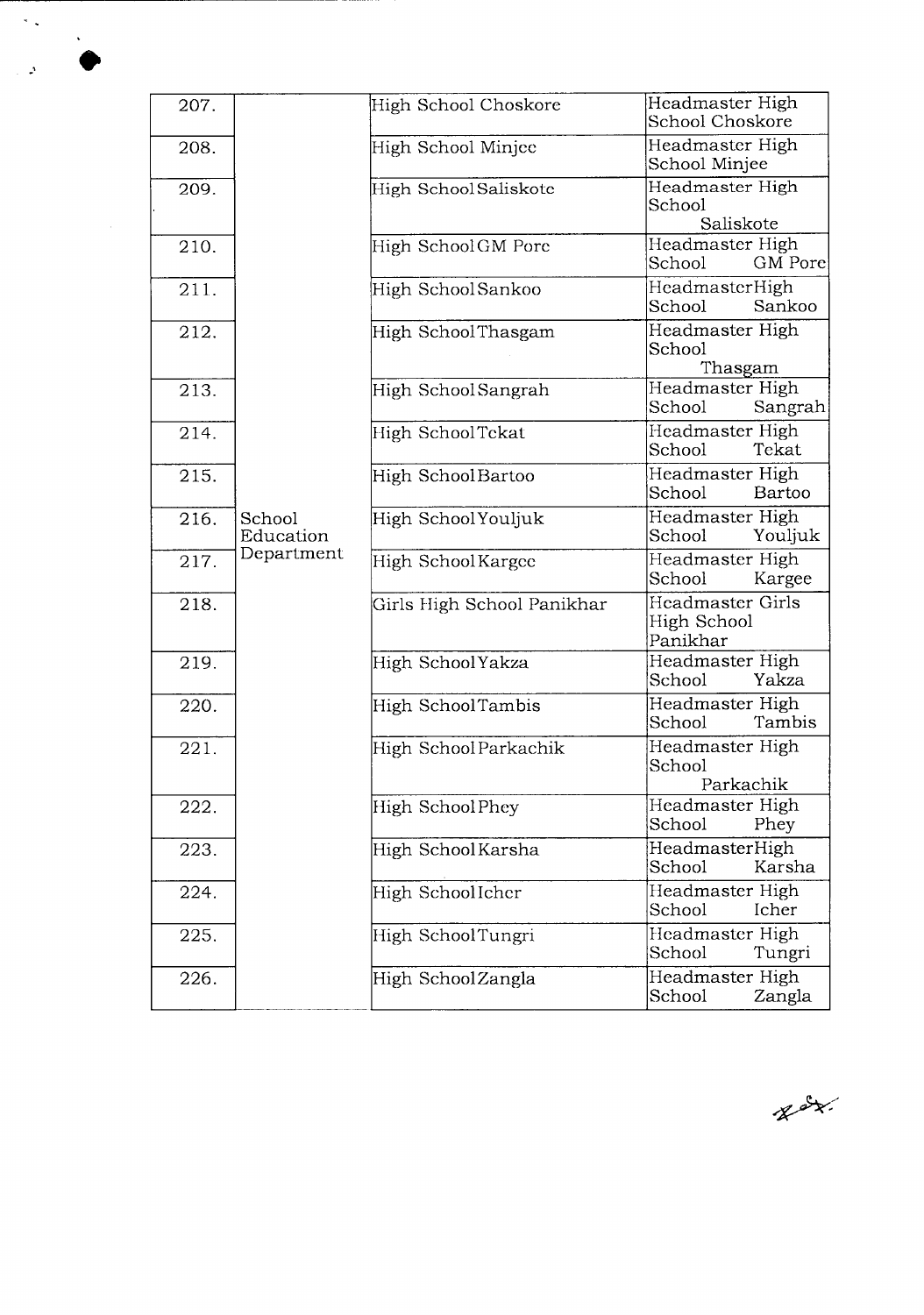| 227. | Industries &<br>Commerce           | Geology and Mining UT Ladakh Deputy Director                         |                                                                        |
|------|------------------------------------|----------------------------------------------------------------------|------------------------------------------------------------------------|
| 228. |                                    | Office of the Additional<br>Secretary, Finance, UT Ladakh.           | Additional<br>Secretary, Finance.                                      |
| 229. |                                    | Directorate Accounts and<br>Treasuries, UT Ladakh                    | Accounts Officer,<br>Director Accounts<br>and Treasuries, UT<br>Ladakh |
| 230. | Finance<br>Department              | District Fund Office, Leh                                            | Chief Account<br>Officer, District<br>Fund<br>Office, Leh              |
| 231. |                                    | District Fund Office, Kargil                                         | <b>Chief Account</b><br>Officer, District<br>Fund Office, Kargil       |
| 232. |                                    | District Treasury/PAO Leh and<br>Jurisdictional Sub Treasuries       | District Treasury<br>Officer/PAO Leh                                   |
| 233. |                                    | District Treasury/PAO Kargil<br>and<br>Jurisdictional Sub Treasuries | District Treasury<br>Officer/PAO Kargil                                |
| 234. |                                    | UTGST Ladakh Office                                                  | Assistant<br>Commissioner GST                                          |
| 235. |                                    | Excise Office Ladakh                                                 | <b>Excise and Taxation</b><br>Officer                                  |
| 236. | Election                           | District Election Office, Kargil                                     | Deputy District<br>Election Officer,<br>Kargil                         |
| 237. | Department                         | District Election Office, Leh                                        | Deputy District<br>Election Officer,<br>Leh.                           |
| 238. | Technical<br>Education &           | Govt. Polytechnic College, Leh                                       | Principal,<br>Govt. Polytechnic<br>College, Leh                        |
| 239. | Skill<br>Development<br>Department | Govt. Polytechnic College,<br>Kargil                                 | Principal, Govt.<br>Polytechnic College,<br>Kargil                     |
| 240. |                                    | Govt. Industrial Training<br>Institute Leh                           | Superintendent,<br><b>Industrial Training</b><br>Institute Leh         |
| 241. |                                    | Govt. Industrial Training<br>Institute Kargil                        | Superintendent,<br><b>Industrial Training</b><br>Institute kargil      |
| 242. |                                    | O/o District Programe Office<br>ICDS, Leh                            | District Programe<br>Officer ICDS, Leh                                 |
| 243. | Social Welfare                     | O/o District Programe Office<br>ICDS, Kargil                         | District Programe<br>Officer ICDS, Kargil.                             |

e

 $\sim 10^{-1}$ 

 $\tilde{\gamma}$  .

 $\mathbb{R}^4$ 

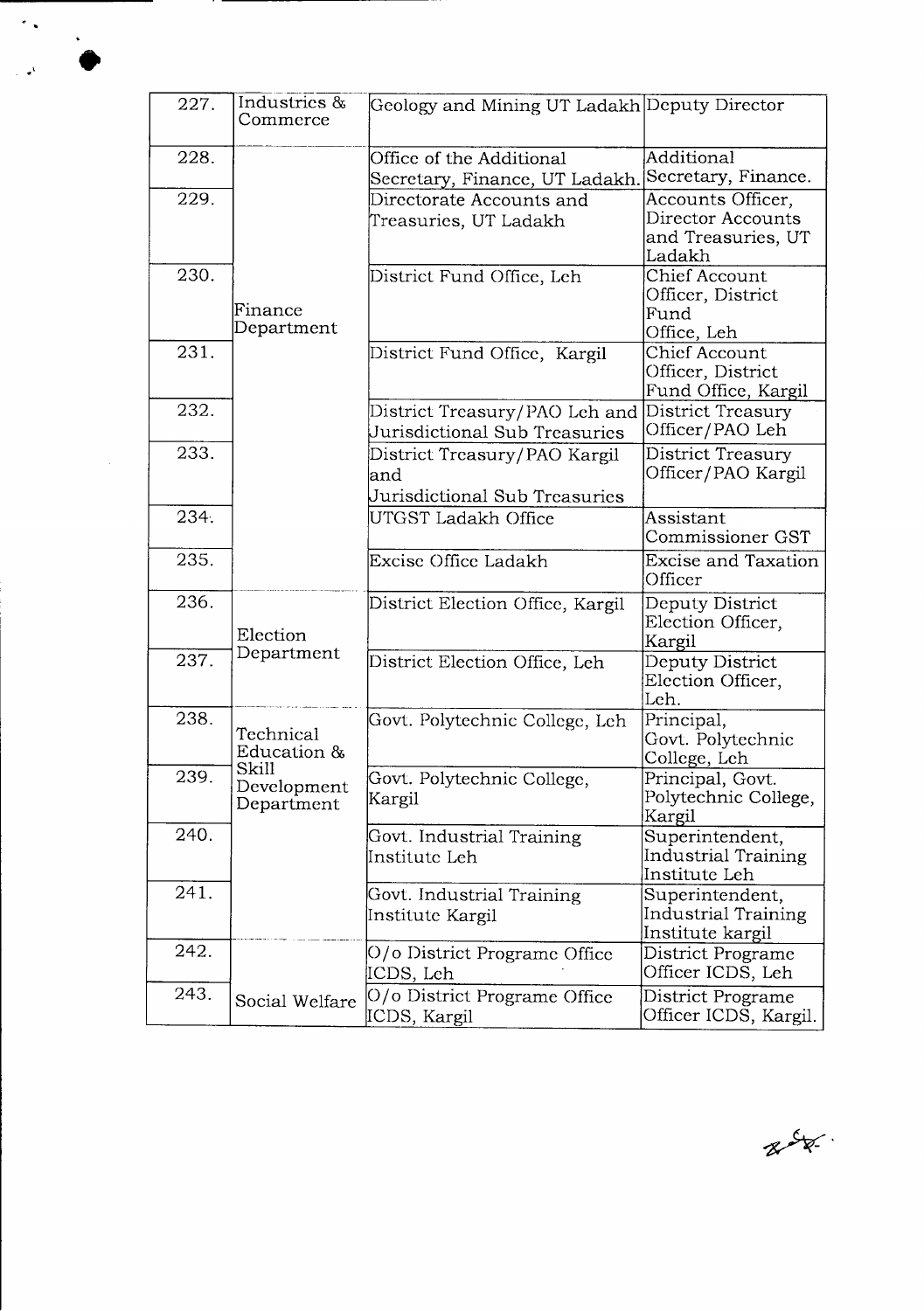| 244. | Department     | O/o District Social/Tribal    | District                     |
|------|----------------|-------------------------------|------------------------------|
|      |                | Welfare Office, Leh           | Social/Tribal                |
|      |                |                               | Welfare Officer, Leh         |
| 245. |                | O/o District Social/Tribal    | District                     |
|      |                | Welfare                       | Social/Tribal                |
|      |                | Office, Kargil                | Welfare Officer,             |
|      |                |                               | Kargil                       |
| 246. |                | O/o Child Development Project | Child Development            |
|      |                | Officer, Leh                  | Project Officer, Leh         |
| 247. |                | O/o Child Development Project | Child Development            |
|      |                | Officer, Khalsi               | Project Officer,             |
|      |                |                               | Khalsi                       |
| 248. |                | O/o Child Development Project | Child Development            |
|      |                | Officer, Kharu                | Project Officer,             |
|      |                |                               | Kharu                        |
| 249. |                | O/o Child Development Project | Child Development            |
|      |                | Officer, Durbuk.              | Project                      |
|      |                |                               | Officer, Durbuk.             |
| 250. |                | O/o Child Development Project | Child Development            |
|      |                | Officer, Nyoma.               | Project                      |
|      |                |                               | Officer, Nyoma.              |
| 251. |                | O/o Child Development Project | Child Development            |
|      |                | Officer, Nubra.               | Project Officer,             |
|      |                |                               | Nubra.                       |
| 252. |                | O/o Child Development Project | Child Development            |
|      |                | Officer, Kargil.              | Project Officer,             |
|      | Social Welfare |                               | kargil.                      |
| 253. | Department     | O/o Child Development Project | Child Development            |
|      |                | Officer, Shargole.            | Project                      |
|      |                |                               | Officer, Shargole.           |
| 254. |                | O/o Child Development Project | Child Development            |
|      |                | Officer, Drass.               | Project Officer,             |
|      |                |                               | Drass.                       |
| 255. |                | O/o Child Development Project | Child Development            |
|      |                | Officer, Sankoo.              | Project                      |
| 256. |                |                               | Officer, Sankoo.             |
|      |                | O/o Child Development Project | Child Development<br>Project |
|      |                | Officer, Taisuru.             | Officer, Taisuru.            |
| 257. |                | O/o Child Development Project | Child Development            |
|      |                |                               | Project                      |
|      |                | Officer, Zanskar.             | Officer, Zanskar.            |
| 258. |                | O/o Child Development Project | Child Development            |
|      |                | Officer, Shaker-Chiktan.      | Project Officer,             |
|      |                |                               | Shaker-Chiktan.              |
| 259. |                | O/o District Child Protection | District Child               |
|      |                | Officer, Leh                  | Protection Officer,          |
|      |                |                               | Leh                          |
|      |                |                               |                              |

 $\begin{picture}(20,20) \put(0,0){\vector(0,1){30}} \put(15,0){\vector(0,1){30}} \put(15,0){\vector(0,1){30}} \put(15,0){\vector(0,1){30}} \put(15,0){\vector(0,1){30}} \put(15,0){\vector(0,1){30}} \put(15,0){\vector(0,1){30}} \put(15,0){\vector(0,1){30}} \put(15,0){\vector(0,1){30}} \put(15,0){\vector(0,1){30}} \put(15,0){\vector(0,1){30}} \put(15,0){\vector(0$ 

 $\ddot{\phantom{1}}$  ,

 $\sqrt{ }$ 

 $\overline{\phantom{a}}$ 

 $\ddot{\phantom{1}}$